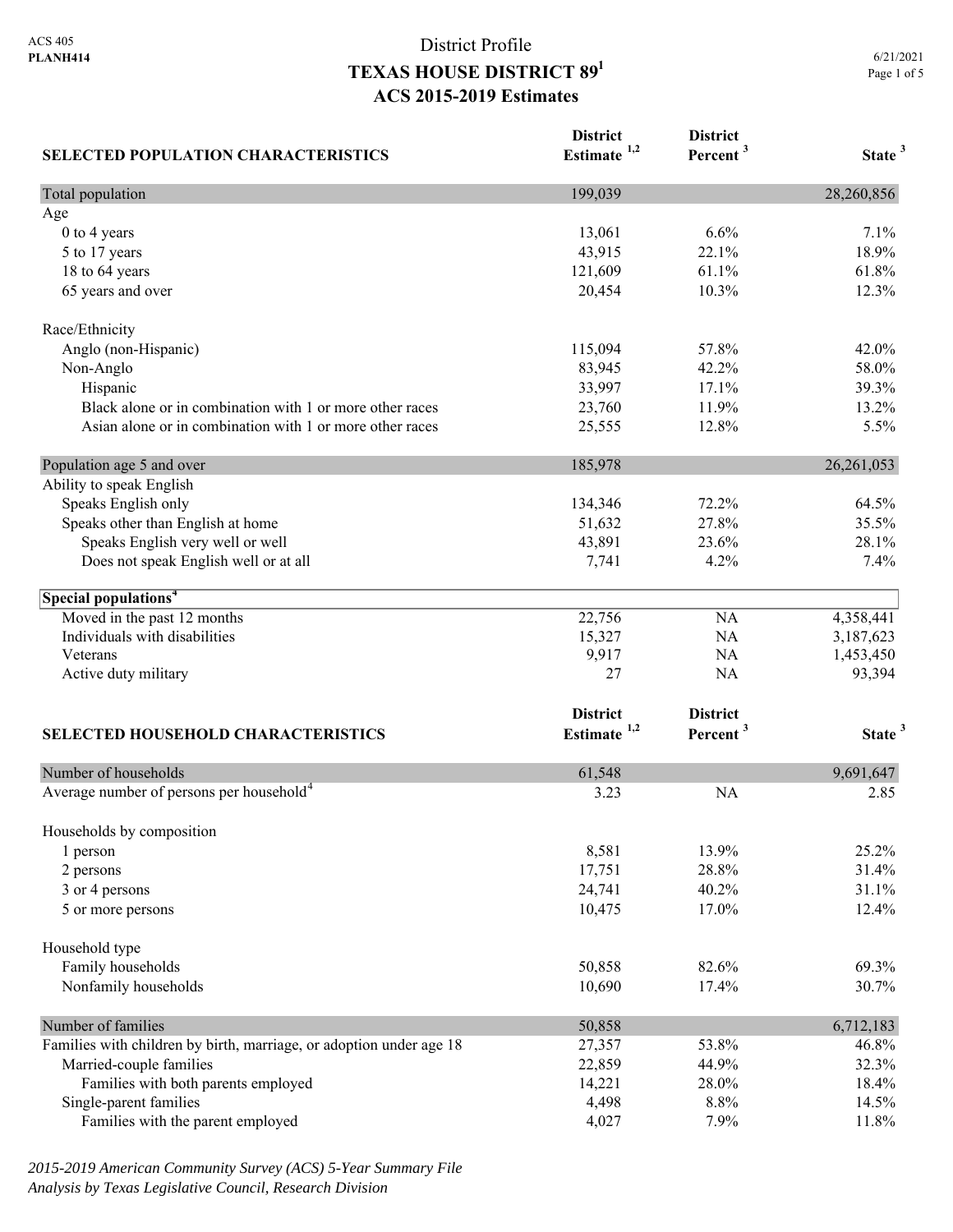| <b>SELECTED EDUCATION CHARACTERISTICS</b>                                | <b>District</b><br>Estimate <sup>1,2</sup> | <b>District</b><br>Percent <sup>3</sup> | State <sup>3</sup> |
|--------------------------------------------------------------------------|--------------------------------------------|-----------------------------------------|--------------------|
| Population age 3 and over enrolled in school                             | 60,510                                     |                                         | 7,681,758          |
| School status                                                            |                                            |                                         |                    |
| In preschool (public and private)                                        | 4,217                                      | 7.0%                                    | 6.0%               |
| In kindergarten, elementary, middle, or high school (public and private) | 43,803                                     | 72.4%                                   | 69.8%              |
| In preschool through 12th grade (public only)                            | 43,517                                     | 71.9%                                   | 68.8%              |
| In college, graduate, or professional school                             | 12,490                                     | 20.6%                                   | 24.3%              |
| Population age 25 and over                                               | 126,657                                    |                                         | 18, 131, 554       |
| <b>Educational</b> attainment                                            |                                            |                                         |                    |
| Bachelor's degree or higher                                              | 56,546                                     | 44.6%                                   | 29.9%              |
| Less than high school graduate                                           | 8,446                                      | 6.7%                                    | 16.3%              |
|                                                                          | <b>District</b>                            | <b>District</b>                         |                    |
| <b>SELECTED LABOR CHARACTERISTICS</b>                                    | Estimate $1,2$                             | Percent <sup>3</sup>                    | State <sup>3</sup> |
| Civilian employed population age 16 and over                             | 100,978                                    |                                         | 13,253,631         |
| Civilian employment sector                                               |                                            |                                         |                    |
| Private sector                                                           | 83,222                                     | 82.4%                                   | 80.1%              |
| Government sector                                                        | 11,638                                     | 11.5%                                   | 13.0%              |
| Self-employed                                                            | 5,968                                      | 5.9%                                    | 6.7%               |
| Industry for civilian employed population                                |                                            |                                         |                    |
| Agriculture, forestry, fishing, hunting, and mining                      | 694                                        | 0.7%                                    | 3.0%               |
| Construction                                                             | 5,867                                      | 5.8%                                    | 8.6%               |
| Manufacturing                                                            | 9,861                                      | 9.8%                                    | 8.5%               |
| Wholesale trade                                                          | 2,708                                      | 2.7%                                    | 2.9%               |
| Retail trade                                                             | 11,456                                     | 11.3%                                   | 11.4%              |
| Transportation and warehousing and utilities                             | 3,454                                      | 3.4%                                    | 5.9%               |
| Information                                                              | 4,054                                      | 4.0%                                    | 1.7%               |
| Finance and insurance, and real estate and rental and leasing            | 9,897                                      | 9.8%                                    | 6.7%               |
| Professional, scientific, management, administrative, and waste mgmt.    | 14,858                                     | 14.7%                                   | 11.5%              |
| Educational services and health care and social assistance               | 21,796                                     | 21.6%                                   | 21.6%              |
| Arts, entertainment, recreation, accommodation, and food services        | 7,863                                      | 7.8%                                    | 9.2%               |
| Other services, except public administration                             | 5,416                                      | 5.4%                                    | 5.2%               |
| Public administration                                                    | 3,054                                      | 3.0%                                    | 4.0%               |
| Population age 16 to 64                                                  | 128,460                                    |                                         | 18,273,711         |
| Worked at all in the past 12 months                                      | 103,490                                    | 80.6%                                   | 75.4%              |
| Worked 50-52 weeks                                                       | 82,614                                     | 64.3%                                   | 59.0%              |
| Usually worked 35 or more hours per week                                 | 74,562                                     | 58.0%                                   | 52.2%              |
| Usually worked less than 35 hours per week                               | 8,052                                      | 6.3%                                    | 6.8%               |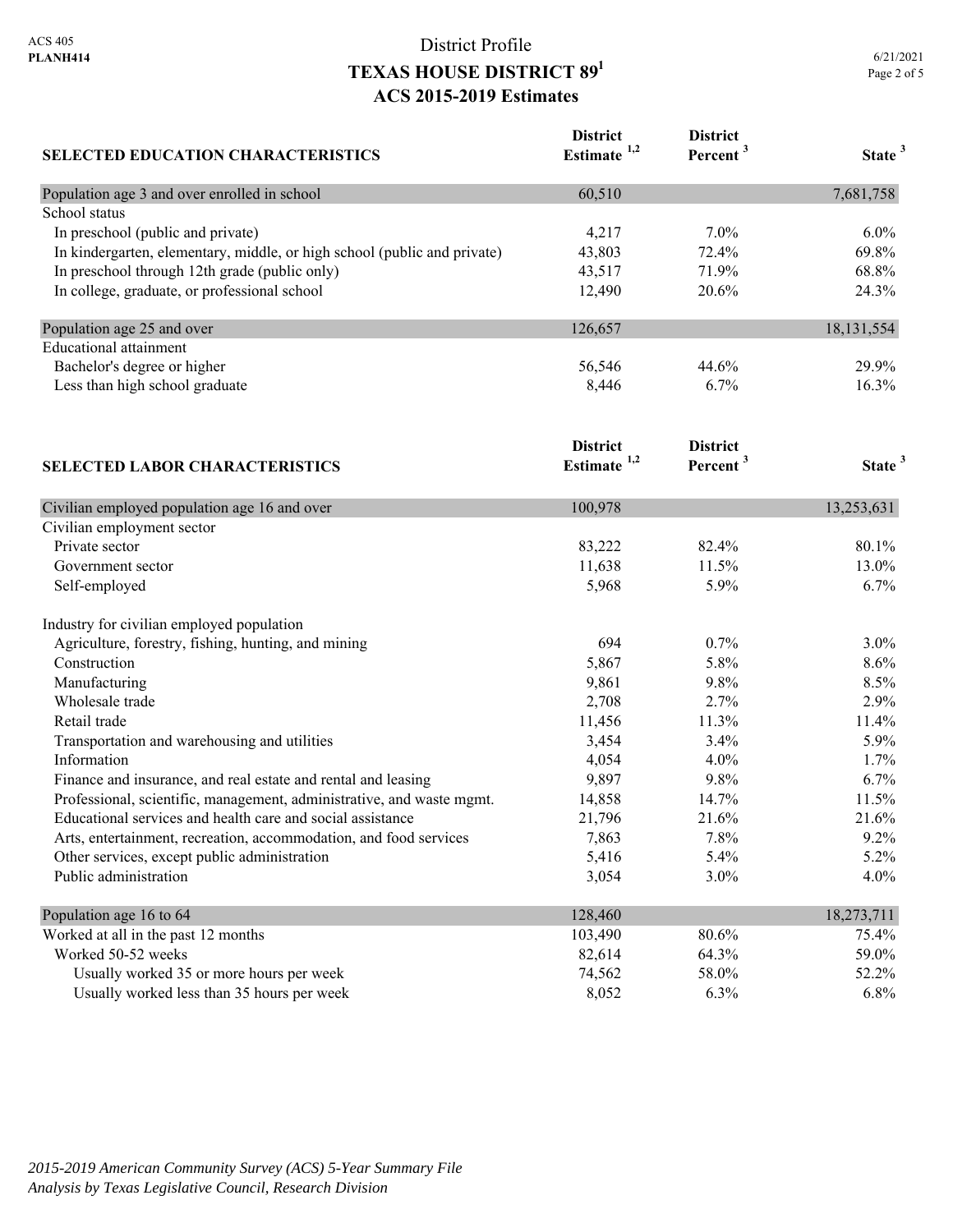| <b>SELECTED LABOR CHARACTERISTICS (continued)</b>               | <b>District</b><br>Estimate <sup>1,2</sup> | <b>District</b><br>Percent <sup>3</sup> | State <sup>3</sup> |
|-----------------------------------------------------------------|--------------------------------------------|-----------------------------------------|--------------------|
| Workers age 16 and over                                         | 99,535                                     |                                         | 13,115,511         |
| Means of transportation to work                                 |                                            |                                         |                    |
| Public transportation                                           | 1,278                                      | 1.3%                                    | 1.4%               |
| Private vehicle                                                 | 88,563                                     | 89.0%                                   | 90.5%              |
| Walk / bicycle / motorcycle                                     | 817                                        | 0.8%                                    | 1.9%               |
| Taxi / other means                                              | 872                                        | 0.9%                                    | 1.2%               |
| Worked at home                                                  | 8,005                                      | 8.0%                                    | 5.0%               |
| Travel time to work <sup>5</sup>                                |                                            |                                         |                    |
| Less than 15 minutes                                            | 14,749                                     | 14.8%                                   | 23.6%              |
| 15 minutes to 29 minutes                                        | 27,841                                     | 28.0%                                   | 34.2%              |
| 30 minutes to 44 minutes                                        | 24,231                                     | 24.3%                                   | 20.8%              |
| 45 minutes to 59 minutes                                        | 13,899                                     | 14.0%                                   | 8.3%               |
| 60 minutes or more                                              | 10,810                                     | 10.9%                                   | 8.1%               |
|                                                                 | <b>District</b>                            | <b>District</b>                         |                    |
| <b>SELECTED INCOME CHARACTERISTICS</b>                          | Estimate $1,2$                             | Percent <sup>3</sup>                    | State <sup>3</sup> |
| Persons in poverty <sup>6</sup>                                 | 10,473                                     | 5.3%                                    | 14.7%              |
| Per capita income <sup>4</sup>                                  | \$38,779                                   | NA                                      | \$31,277           |
| Number of households                                            | 61,548                                     |                                         | 9,691,647          |
| Annual household income                                         |                                            |                                         |                    |
| Less than \$10,000                                              | 1,121                                      | 1.8%                                    | 6.1%               |
| \$10,000 to \$24,999                                            | 2,700                                      | 4.4%                                    | 12.9%              |
| \$25,000 to \$49,999                                            | 8,502                                      | 13.8%                                   | 21.8%              |
| \$50,000 to \$99,999                                            | 18,657                                     | 30.3%                                   | 30.1%              |
| \$100,000 to \$199,999                                          | 23,215                                     | 37.7%                                   | 21.7%              |
| \$200,000 and over                                              | 7,353                                      | 11.9%                                   | 7.4%               |
| Households with social security income                          | 12,609                                     | 20.5%                                   | 25.6%              |
| Households with supplemental security income (SSI)              | 1,693                                      | 2.8%                                    | 4.7%               |
| Households with public assistance income <sup>7</sup>           | 735                                        | 1.2%                                    | 1.4%               |
| Households that received food stamps/SNAP in the past 12 months | 2,299                                      | 3.7%                                    | 11.8%              |
| Number of families living in poverty                            | 1,836                                      |                                         | 759,269            |
| With related children under age 18                              | 1,407                                      | 76.6%                                   | 77.1%              |
| Married couple families                                         | 670                                        | 36.5%                                   | 26.2%              |
| Single-parent families                                          | 737                                        | 40.1%                                   | 50.9%              |
| Female head of household                                        | 681                                        | 37.1%                                   | 44.4%              |
| Male head of household                                          | 56                                         | 3.1%                                    | 6.4%               |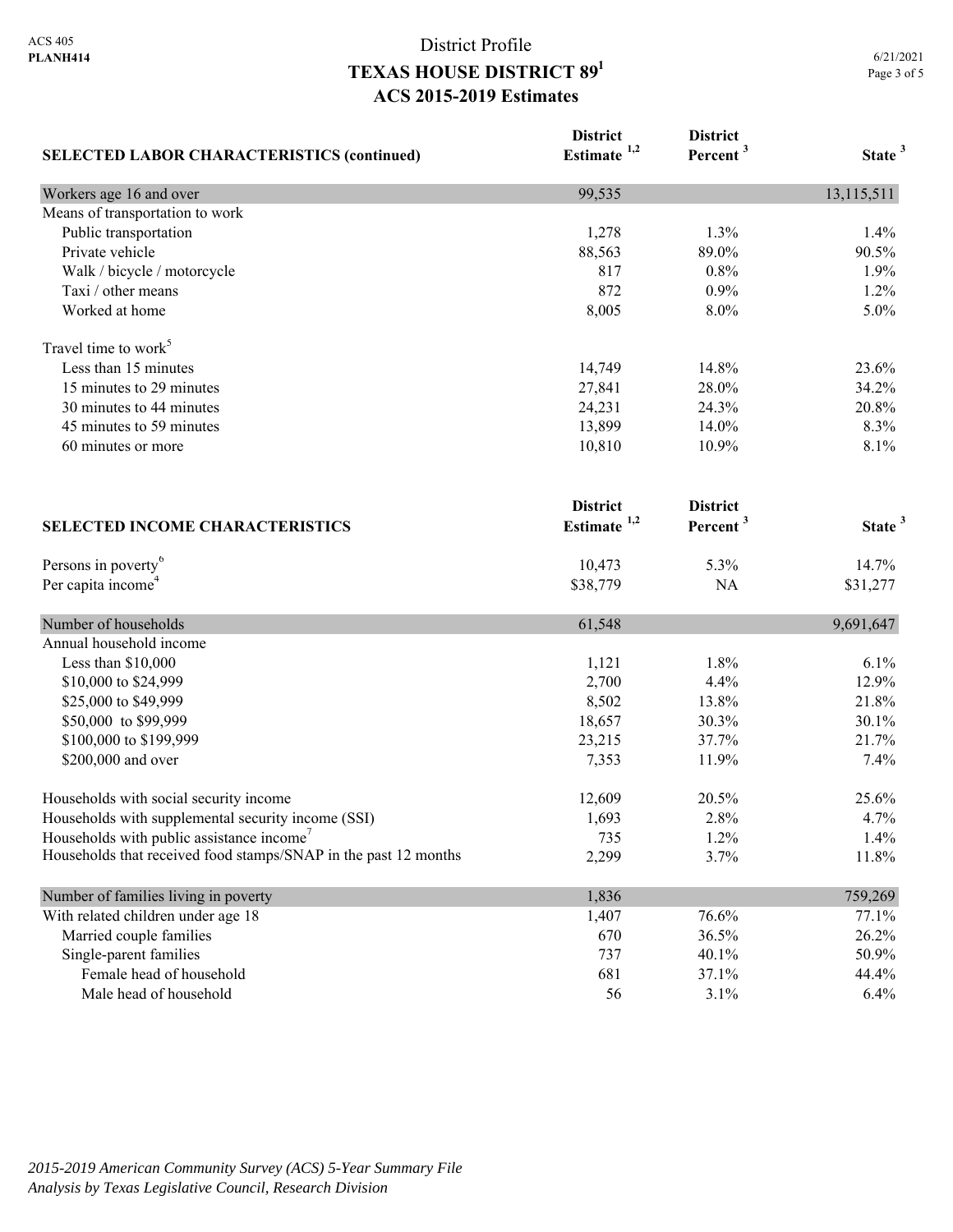| <b>SELECTED HOUSING CHARACTERISTICS</b>                                             | <b>District</b><br>Estimate $1,2$ | <b>District</b><br>Percent <sup>3</sup> | State <sup>3</sup> |
|-------------------------------------------------------------------------------------|-----------------------------------|-----------------------------------------|--------------------|
| Number of housing units                                                             | 64,113                            |                                         | 10,937,026         |
| Age of housing                                                                      |                                   |                                         |                    |
| Built in 2010 or later                                                              | 8,167                             | 12.7%                                   | 10.4%              |
| Built between 2000 and 2009                                                         | 25,147                            | 39.2%                                   | 19.3%              |
| Built between 1990 and 1999                                                         | 11,965                            | 18.7%                                   | 15.2%              |
| Built between 1970 and 1989                                                         | 15,708                            | 24.5%                                   | 31.4%              |
| Built before 1970                                                                   | 3,126                             | 4.9%                                    | 23.7%              |
| Occupancy status                                                                    |                                   |                                         |                    |
| Owner-occupied                                                                      | 49,662                            | 77.5%                                   | 54.9%              |
| Renter-occupied                                                                     | 11,886                            | 18.5%                                   | 33.7%              |
| Vacant                                                                              | 2,565                             | 4.0%                                    | 11.4%              |
| Median gross rent (contract rent plus estimated utility and fuel cost) <sup>4</sup> | \$1,589                           | <b>NA</b>                               | \$1,045            |
| Median value of owner-occupied housing units <sup>4</sup>                           | \$271,600                         | NA                                      | \$172,500          |
| Number of owner-occupied housing units                                              | 49,662                            |                                         | 6,004,802          |
| Value of owner-occupied housing                                                     |                                   |                                         |                    |
| Less than \$50,000                                                                  | 1,552                             | 3.1%                                    | 8.9%               |
| \$50,000 to \$99,999                                                                | 1,378                             | 2.8%                                    | 16.5%              |
| \$100,000 to \$199,999                                                              | 9,855                             | 19.8%                                   | 32.2%              |
| \$200,000 to \$499,999                                                              | 31,918                            | 64.3%                                   | 34.8%              |
| \$500,000 and above                                                                 | 4,959                             | 10.0%                                   | 7.6%               |
| Selected monthly owner costs as a percentage of household income <sup>8</sup>       |                                   |                                         |                    |
| 35 percent or more                                                                  | 7,673                             | 15.5%                                   | 15.3%              |
| 20 to 34.9 percent                                                                  | 14,897                            | 30.0%                                   | 24.9%              |
| Less than 20 percent                                                                | 26,841                            | 54.0%                                   | 59.0%              |
| Vehicles available in owner-occupied housing units                                  |                                   |                                         |                    |
| No vehicle                                                                          | 543                               | 1.1%                                    | 2.1%               |
| One or more vehicles                                                                | 49,119                            | 98.9%                                   | 97.9%              |
| Number of renter-occupied housing units                                             | 11,886                            |                                         | 3,686,845          |
| Gross rent <sup>9</sup>                                                             |                                   |                                         |                    |
| Less than \$500                                                                     | 149                               | 1.3%                                    | 6.2%               |
| \$500 to \$749                                                                      | 381                               | 3.2%                                    | 13.4%              |
| \$750 to \$999                                                                      | 614                               | 5.2%                                    | 24.2%              |
| \$1,000 to \$1,249                                                                  | 2,193                             | 18.5%                                   | 20.7%              |
| \$1,250 and above                                                                   | 8,123                             | 68.3%                                   | 30.5%              |
| Gross rent as a percentage of household income <sup>8</sup>                         |                                   |                                         |                    |
| 35 percent or more                                                                  | 4,042                             | 34.0%                                   | 35.9%              |
| 20 to 34.9 percent                                                                  | 4,039                             | 34.0%                                   | 32.1%              |
| Less than 20 percent                                                                | 3,123                             | 26.3%                                   | 24.9%              |
| Vehicles available in renter-occupied housing units                                 |                                   |                                         |                    |
| No vehicle                                                                          | 562                               | 4.7%                                    | 10.5%              |
| One or more vehicles                                                                | 11,324                            | 95.3%                                   | 89.5%              |